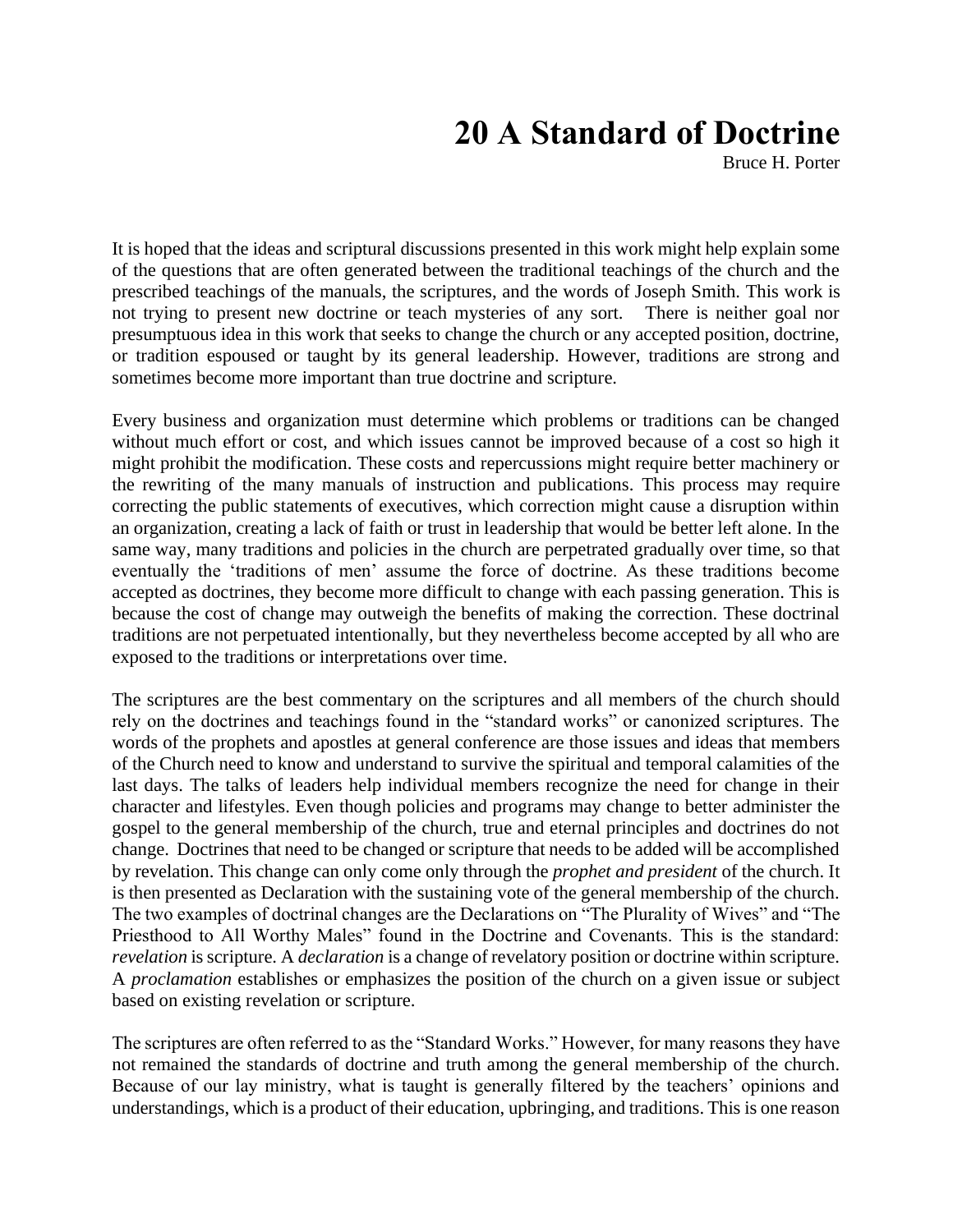prepared manuals of instruction are needed. These manuals have been written under the direction of the leaders of the church to help teachers understand basic principles and doctrines using the scriptures. Since the leaders have stressed that teachers 'stick with the manual' rather than open the scriptures, traditions have sometimes morphed into doctrines, creating questions in the minds of many members.

Sadly, the scriptures as a standard have taken second place to the Ensign, the Church News and other sources of information. Many members have found it more convenient and entertaining to quote books, talks, and articles using church authorities as sources rather than quoting straight from the scriptures. In a classroom setting, when scriptures are quoted or read that teach something different than tradition, the first cry is, "but Elder 'so-and-so' said—". Many teachers and speakers scramble to find quotes from publications, Internet blogs, or websites from self-appointed saviors of gospel doctrine teachers, which perpetuates the acceptance of traditions rather than rely on the prepared manuals and the scriptures. Many years ago, *Especially for Mormons* was the source book for almost every talk in church rather than the scriptures. Sacrament talks today are drawn more from the words of church leaders than they are from scripture. Not that this is wrong, but the scriptures are the "standard" of truth and should be the primary source when it comes to doctrinal learning or teaching.

Some members feel that the Ensign should take the place of the scriptures, and that the scriptures should only be used as a secondary source rather than as the primary word of God. The words of modern priesthood leaders are important for the day and age in which we live, and their counsel is needed and invaluable as we plod through the struggles of daily life seeking to become free from the sins of our times. Nevertheless, the scriptures set the doctrinal standards and *should be* the primary source of light, truth, and doctrine, rather than opinion, tradition and personal interpretation. God is the same yesterday, today and forever and His word, found in scripture, is for every dispensation, as the nature and sins of mankind have never changed.

The scriptures have been neglected because it takes effort and time to study them well enough to learn the doctrines contained in them, much less where to find them. Everyone has their favorite scripture verse and quote to pass along in Gospel Doctrine class, but to know the scriptures requires constant effort and study. There are only a few times that the word "read" is used in reference to what should be done with the scriptures. More often, words like: *hold tightly*, *seek to obtain my word, grasp firmly, feast upon, ponder in your hearts, seek diligently and study*, is found. All these words and phrases imply more than simple rote reading. Many members check the obedience box by reaching the goal of an allotment of time, or reading a set number of verses or chapters in order to fulfill the perceived requirement of scripture reading. The scriptures should be *read consecutively* by chapters, verses, or time. However, one should *study the scriptures topically* searching, pondering and feasting in addition to the reading that one might accomplish.

The importance of the scriptures or 'Standard Works' are easily seen in a few quotes from church leaders as they explain that, not just priesthood leaders, but even the prophets themselves are held accountable to the doctrines and teachings found in scripture. This means that scriptural accountability rests upon all, from prophet to primary teacher.

Joseph Fielding Smith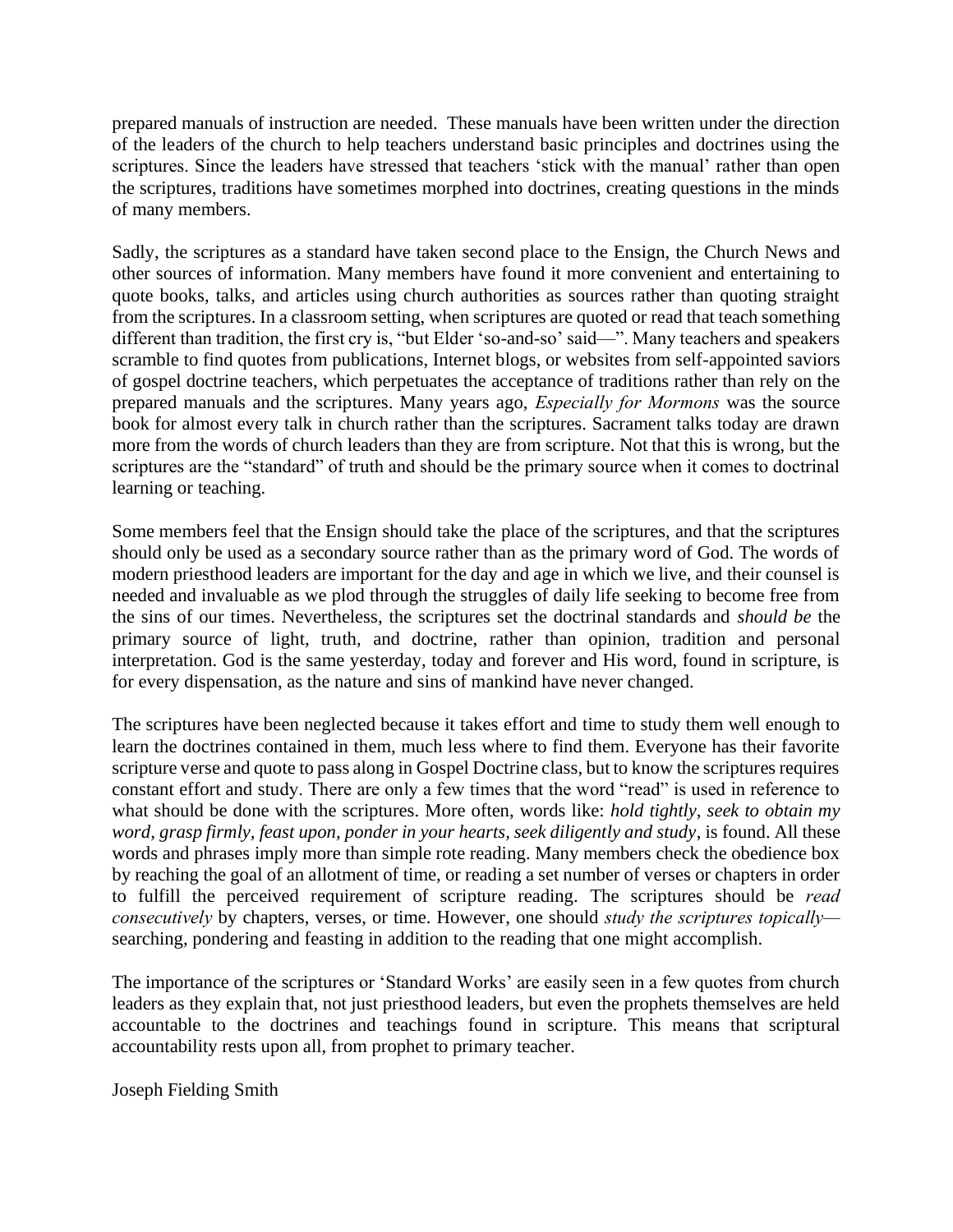It makes no difference what is written or what anyone has said. If what has been said is in conflict with what the Lord has revealed, we can set it aside. My words, and the teaching of any other member of the church, high or low, *if they do not square with the revelations, we need not accept them.* Let us have this matter clear. We have accepted the four standard works as the measuring yardsticks, or balances by which we measure every man's doctrine. (Joseph Fielding Smith, *Doctrines of Salvation,* Vol.3, p.203)

You cannot accept the books written by the authorities of the church as standards in doctrine, only in so far as they accord with the revealed word in the standard works. (Joseph Fielding Smith, *Doctrines of Salvation*, Vol.3, p. 203)

The Lord has given us the four Standards which lie at the foundation of our faith. Each member of the church should be so well versed that he or she, would be able to discern whether or not any doctrine taught conforms to the revealed word of the Lord. . .The fact remains, however, that too many of the members have not taken advantage of their blessings and obligations, and therefore they are unable to distinguish between truth and error. *The "lay" members of the Church are under obligation to accept the teachings of the authorities, unless they can discover in them some conflict with the revelations and commandments the Lord has given*. *There are times when the leading brethren have expressed their own opinions on various subjects. This they have a perfect right to do.* They have divided on political questions; some belong to one political party and others to another. This they have a perfect right to do. (Joseph Fielding Smith, *Answers to Gospel Questions,* Vol.2, p.113)

### Harold B. Lee

We have the standard church works. Why do we call them standard? *If there is any teacher who teaches a doctrine that can't be substantiated from the standard church works*—and I make one qualification, and that is unless that one be the president of the church, who alone has the right to declare new doctrine—*then you may know by that same token that such a teacher is but expressing his own opinion. If, on the other hand, you have someone teaching a doctrine that cannot be substantiated by the scriptures, and more than that, if it contradicts what is in the standard Church works, you may know that that person is teaching false doctrine, no matter what his position in this church may be.* The president of the church alone may declare the mind and will of God to His people. No officer nor any other church in the world has this high and lofty prerogative. When the president proclaims any such new doctrine, he will declare it to be a revelation from the Lord. (Harold B. Lee, *Stand Ye In Holy Places,* p.109-110)

It is not to be thought that every word spoken by the General Authorities is inspired, or that they are moved upon by the Holy Ghost in everything they write. *I don't care what his position is. If he writes something or speaks something that goes beyond anything that you can find in the standard church works,* unless that one be the prophet, seer, and revelator please note that one exception—*you may immediately say, "Well, that is his own idea." And if he says something that contradicts what is found in the standard church works, you may know by that same token that it is false, regardless of the position of the man who says it.* (Harold B. Lee, *Stand Ye In Holy Places*, p.162-163)

### Ezra Taft Benson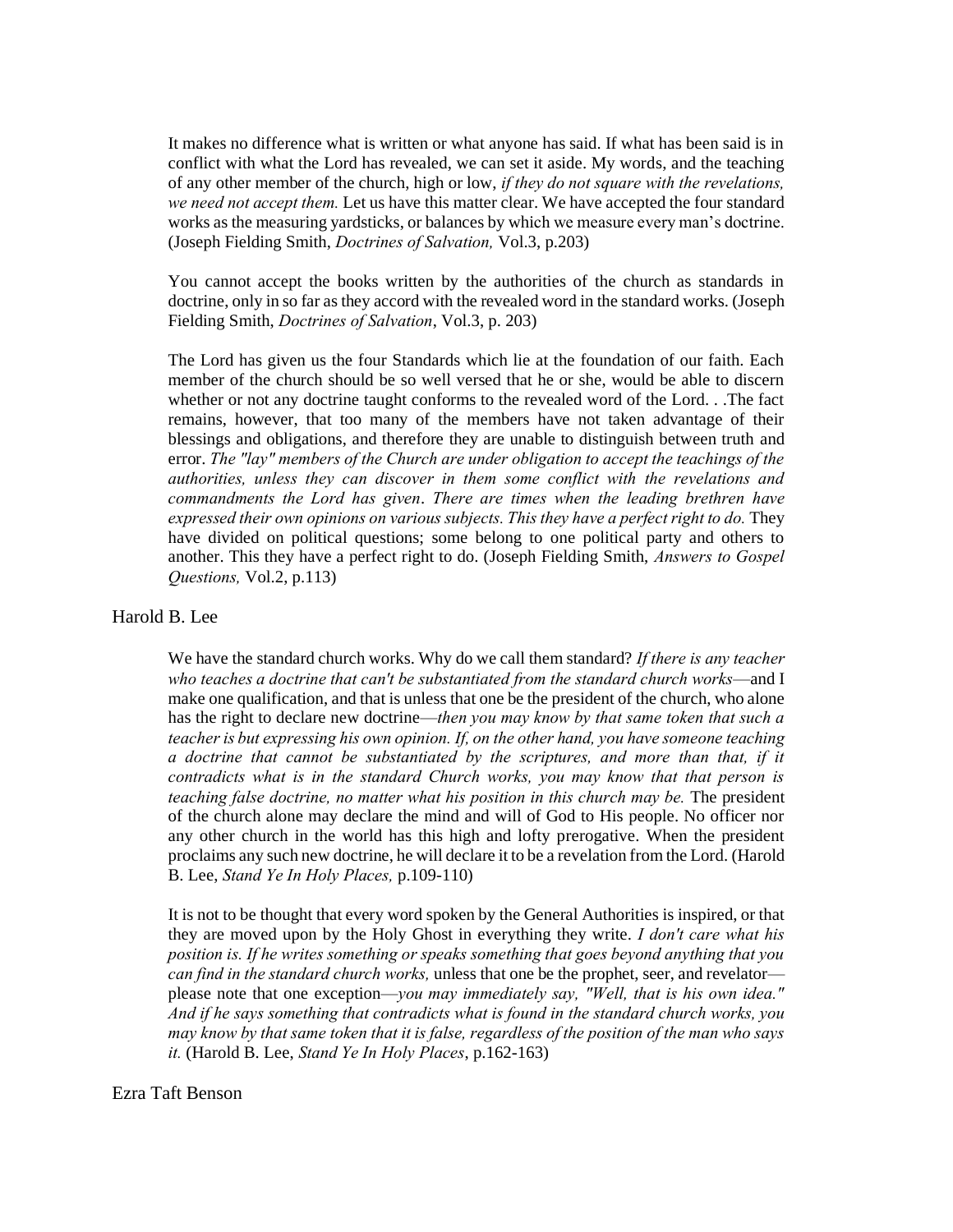We know that Satan has great power to deceive, and because of this, we must be aware. The safeguard against his sophistry and deception has been specified by revelation. We are to give heed to the words of eternal life. In other words, we must understand and live by the revelations the Lord has granted to His prophets. These are contained in the four standard works and the written and public declarations of our current prophet. (*Teachings of Ezra Taft Benson*, p.404-405)

## Bruce R. McConkie

*The books, writings, explanations, expositions, views, and theories of* even the wisest and greatest men, either in or out of the church, do not rank with the standard works. Even the writings, teachings, and opinions of the prophets of God are acceptable only to the extent they are in harmony with what God has revealed and what is recorded in the standard works. (Bruce R. McConkie, *Mormon Doctrine*, p.764)

As these quotes make clear, the standard works are the standards of doctrine and truth, and modern day prophets and apostles are held accountable to these standards of truth.

As mentioned earlier, if scriptures are to be added to, or doctrines changed, it can only be done by the President of the Church, not by any other general authority or church leader. The scriptures are the standards for prophet and apostle alike, and only the Prophet and President of the Church has the authority to make any changes by revelation.

A common motif in the heavenly visitations of God and angels is that a manifestation of the divine is almost always accompanied by scripture being quoted as the sources of the central message. Christ quoted and explained scripture in his teaching during his life and often answered questions using scripture. The Sermon on the Mount is based on the fulfilling the law given to Moses. In the Book of Mormon, Christ quoted Malachi and Isaiah and commanded that their words be added to the record. When the Father and Son appeared to Joseph Smith in the First Vision, Christ quoted scripture. Joseph's account of Moroni's visit reveals that the angel quoted the same passage of scripture multiple times and throughout the night. If the scriptures are important enough for God and angels to use, then they should be important enough for all to study and talk about in every meeting.

Everyone has a favorite General Authority to quote and rely on for insights and teaching. However, the scriptures are the standard for the prophets and should be for all priesthood leaders. Without a standard there is no basis for doctrine and truth. God is the same yesterday, today and forever. The priesthood leaders teach, when they speak in local and general settings, how to become better saints. They instruct the members using concepts and principles that will help listeners develop a better character as they seek for that relationship with God. Leaders must adhere to their call of perfecting the saints, the work of the ministry, and edifying the body of Christ. In order to accomplish this great work of teaching and ministering, the scriptures must always be the standard of truth and doctrine.

Every spiritual revival that has occurred in the history of the world has revolved around the scriptures—every one. From Adam teaching his children the words of God to Enoch quoting from the Book of Adam to establish his city; from Moses coming down from the Mount with the Law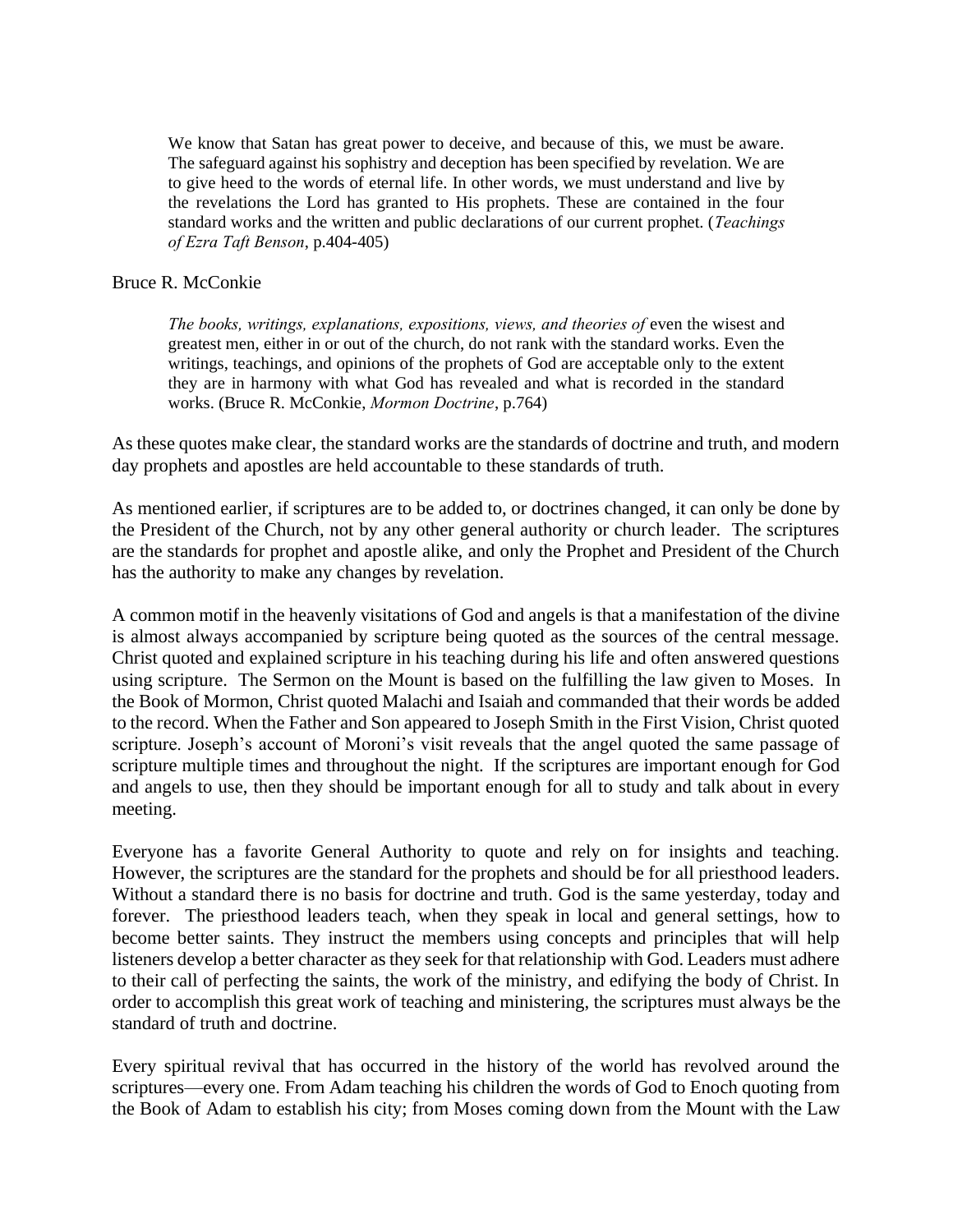to Josiah finding the record of the Law. The early Christian church relied on the Law and the Prophets of Judaism along with the Gospels and the letters of the apostles to help set the religious and moral standard. The reformation that began with Luther and his interpretation of scripture spawned the Protestant faiths. The publication of the Bible in German and then English fostered a religious awakening that led to the Puritans and Pilgrims moving to a new land for religious freedom and the private interpretation of scripture. The Book of Mormon and other modern scripture from a living prophet was pivotal in the rise of the Latter-day Saint faith. Every spiritual revival was founded in, on, and around sacred texts. It may be that the next spiritual revival, when it comes, will of necessity revolve around scriptures once again.

# **Growing Pains**

History teaches that every organization, nation, government, or religion will have some growing pains, even if the leadership was chosen by God and the prophet leaders are inspired. Moses continued to learn after he led the Children of Israel out of Egypt. It is evident that those who founded this nation were inspired by God to do so, and they still had to go through the growing pains of a new nation. The same is evident as the church moved from Palmyra to Kirtland, from Kirtland to Far West, then from Far West to Nauvoo, and shortly thereafter from Nauvoo to Salt Lake City. Even today, as the membership snowballs, the church still has growing pains along the way, as the gospel is *always new* to every generation. That which keeps the church or any other organization together and solid through these growing pains is an *unalterable standard.* Where would the United States be today without its Constitution to set the rules of freedom and rights?

The growing pains of any organization are sometimes met with inside opposition, especially when a supposed doctrine is only tradition or policy. Likewise, there is opposition when some do not know the doctrine or the standard that sets the doctrine apart from policy, opinion, or tradition.

There are members of the church that are trying to convince others that some specific and current doctrines are *not correct or 'fair'*. These individuals believe that these doctrines are just policies, and that doctrine can and should change with the times (the linear view of time). Policy may need to change often, to reflect the needs of the church, but doctrine cannot change because doctrine is established in scripture. Understanding the difference between doctrine and policy requires one to accept the standard as an irrevocable standard. Thus, many "do err, not knowing the scriptures" (Matthew 22:29). A church without a standard of truth in God's word is not a church. Without a standard, every member would be "tossed to and fro and carried about with every wind of doctrine" based on the whim or wish of the arm of flesh.

When the rules and doctrines of an organization are open to change by petition, vigil, vote, or pressure, it is not a religion—it is a social club. If doctrines can change with every social movement because the standards of salvation and truth are fluid, then that religion has no power of salvation, authority, or eternal truths upon which one might build an enduring faith. To be considered a religion, the organization's articles of faith and doctrines of truth cannot change, and therefore must be founded on a written standard that will not change. The individual that does not like the rules of an organization that is founded on unchangeable doctrine and scripture will discover there are many other options. There exists clubs and organizations and even other